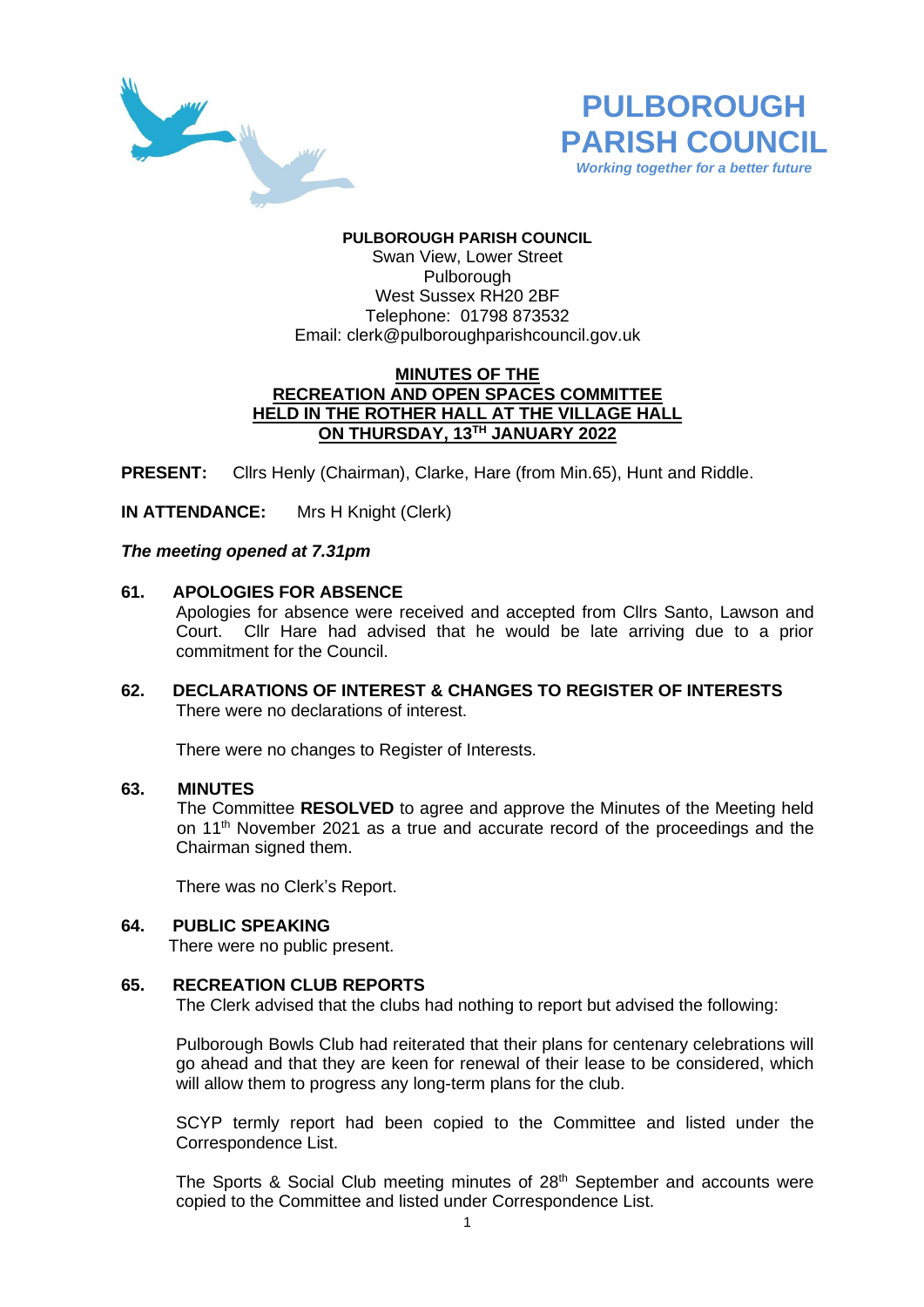# **66. NEW MULTI USE GAMES AREA (MUGA)**

Members had received two quotations for revised options. Other quotes had been sought but not received. The Clerk reminded Members that at this point an estimated cost only was needed to support a funding application to the SDNPA, with preferred provider/option in mind, and if agreed to proceed, the final appointment of contractor and specifications would be the subject of later deliberation if the funding bid is successful. The quotations provided were subject to a site survey.

An additional option had now become apparent via a new quote provider (Quote 1), namely the installation of a recarpeted surface. This was considerably cheaper than new surfacing as the recarpet is laid on top of the existing surface, removing the need for costly removal/disposal. However, some repairs to the existing surface would most probably still be required to ensure a suitable sub-layer. The Deputy Clerk had offered the opportunity to other estimate providers to quote for recarpeting if possible but had not yet received responses. It was noted that whilst the quotation for this included all previously costed ancillary items, eg nets, goals, fencing, floodlighting, the cost could be further reduced by removing the floodlights, which the quote provider had assured could if wished be a later project. Members pointed out, however, that it would be sensible to include new floodlighting as this would be to a modern standard and better fit with SDNPA Dark Skies policy.

It was noted that the funding bid now included VAT because the VAT element cannot be reclaimed as this would take the Council over the De Minimis limit for the financial year.

Considerable discussion took place during which members debated the relative merits or otherwise of a complete replacement facility project, a surface only replacement (with no renewal of fencing/ancillary items) or patch repairs (for which costs were unknown but would be considerably cheaper though not economic in the longer term). Comments were made about the need to have a safe and usable court for the club teams and public, that it would be an asset to the village, a probable increased income stream, and would ultimately enhance the sports pavilion refurbishment/replacement facilities. Concerns were expressed that in seeking SDNP CIL funding, it was expected that a similar matched funds bid would be made to HDC, probably resulting in a substantially reduced amount of S106 funds available for the Council to bid for the sports pavilion project. The Clerk confirmed that, if approved, the Parish Council could use £5,000 of existing earmarked reserves (MSF Resurfacing) and £5,000 already in the draft budget (for consideration by full Council the following week) without further impact on the proposed budget or precept. As the amount of funding contribution from the Council was over the committee delegated financial limit, this item would need to be a recommendation to Council.

It was **RESOLVED** to **RECOMMEND** the following to full Council at its 20<sup>th</sup> January 2022 meeting:-

- To approve submitting funding applications, with the preferred option being Quote 1 as the basis for a recarpeting project, including all ancillary items as per the quotation such as floodlighting, at an estimated total cost of £134,268.00 (including VAT), to form the basis of estimated equal funding bids to SDNPA and HDC of £62,134.00 (including VAT) each; That the funding bid application questions be dealt with as discussed and noted by the Clerk;
- That the Council approves contributing £10,000 of its own funds to the project, made up from £5,000 existing reserves in the MSF Resurfacing EMR and £5,000 of MUGA funding already identified in the 2022-23 budget;
- That the cost of submitting a likely required planning application be approved, anticipated as being a fee of £234.00;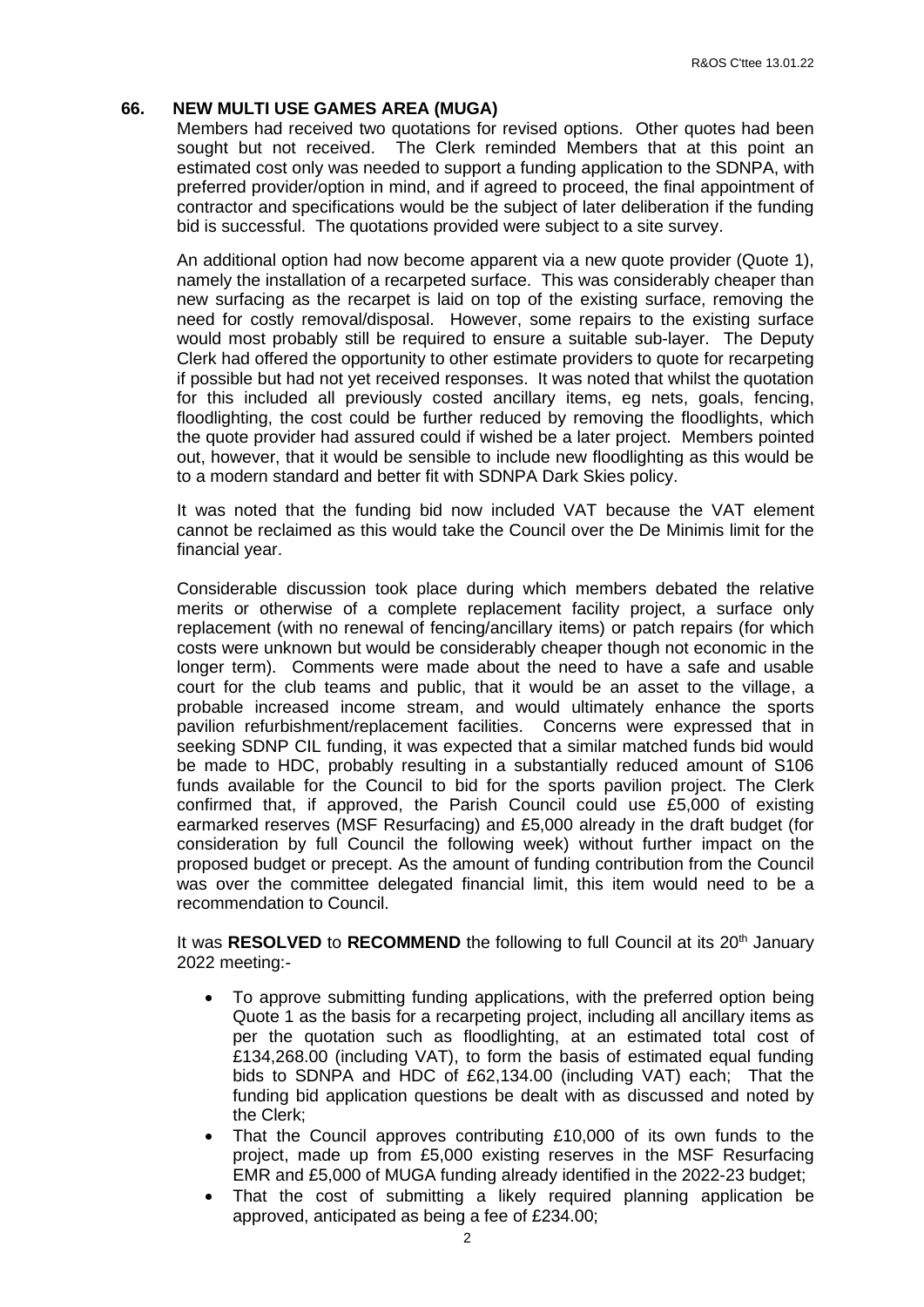# **67. TREE INSPECTION SURVEY**

Members considered three quotations received for the triennial tree survey due to be undertaken in February 2022. Following discussion, it was **RESOLVED** to appoint Arborsense (Arboricultural Consultants) for this work at a cost of £700.00 (no VAT).

### **68. TREES ON MAIN RECREATION GROUND**

Following concerns raised in October about several mature trees nearing end of life and in poor condition, a tree surgeon contractor carrying out other works for the Council had been asked to assess their condition and any remedial work. The report, circulated to Councillors, concluded that they were nearing end of life with signs of disease, and that there were no real pruning options that would allow the trees to be retained safely. The contractor provided a quotation for removal of the 2x maple trees opposite 15 and 16 Rectory Close but added that Council may choose to await the result of the February tree survey. It was **RESOLVED** to await the forthcoming triennial tree survey report, noting that this was imminent.

# **69. OFFER OF FREE TREES ON PARISH COUNCIL LAND**

It was noted that the tree surgery contractor asked for advice on suitable locations for new trees had recommended that the Council continue its policy of replacing felled trees, such as those discussed under Min. 68.

Cllr Hunt reported that Cllr Esdaile was currently undertaking a tree survey for Wild Pulborough in her personal capacity, which included identifying suitable locations for new trees, and could be asked to provide the committee with this information. It was **AGREED** that Cllr Esdaile be asked to update the committee and also that if possible the new tree inspection survey provider be asked for their view on suitable locations. It was **RESOLVED** to defer this item until such time as new information is available, noting that free trees are available through various sources throughout the year.

# **70. SDNPA CALL FOR NATURE SITES**

Members had received details of the above request and a suggestion had already been made of registering Rivermead as a potential site. It was further proposed that Nutbourne Common be submitted, since the SDNPA is already working supportively with the Council at that site, but that Pocket Park would not be suitable. It was therefore **RESOLVED** to put forward the Council owned sites of Rivermead and Nutbourne Common, using the registration questionnaire responses as discussed and noted by the Clerk.

# **71. FENCE AT ALLOTMENTS**

Members noted that no response had been received to the Council's letter dated 18<sup>th</sup> October 2021 to the property owner adjoining the boundary of the fence in question. Noting that this matter had been ongoing for some time, the Clerk discussed several options with the Committee. It was **RESOLVED** to write to the landowner once more to seek a response to the Council's previous letter.

## **72. PLAYGROUND INSPECTIONS**

Members considered three quotations received for the next annual round of playground inspections, noting that Quote 2 included 4 inspections per year. It was **RESOLVED** to appoint Kompan Ltd (quote 2) at a cost of £460.00 (excluding VAT) to undertake the 2022-23 playground inspections.

# **73. CORRESPONDENCE**

The following items were noted, as per the list previously circulated:-